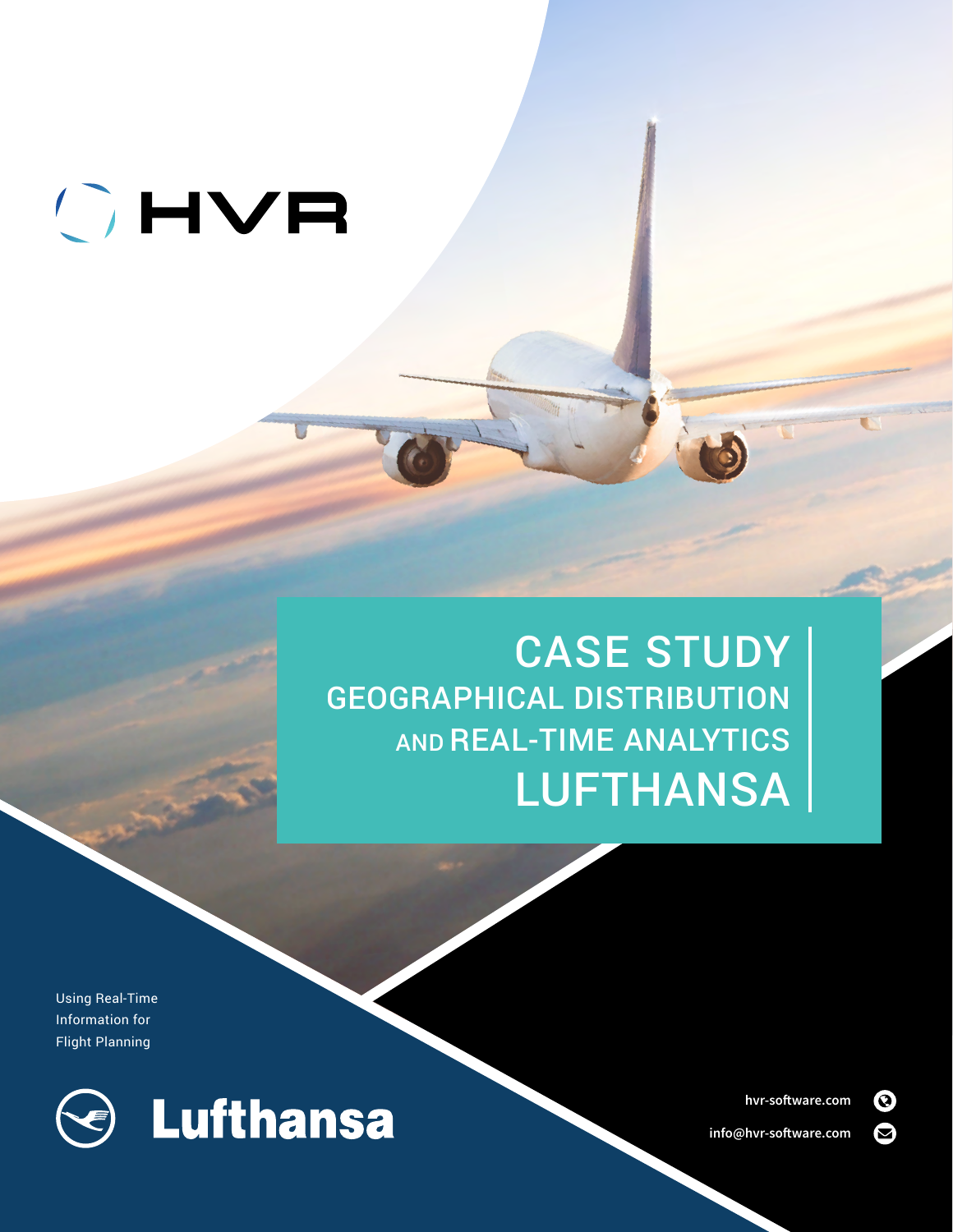# Background

Lufthansa Systems, a division of Lufthansa Airlines, is one of the world's leading providers of IT services in the airline industry. It serves roughly 300 national and international airlines comprising more than one-third of all airlines worldwide. Among its many offerings, Lufthansa Systems offers Lido/FPLS (flight planning services), which determine the most effective flight routes in terms of cost, fuel and time. By optimizing flight routes, Lido/FPLS generates millions of dollars in extra profits for its customers each year.

HVR ensures that Lufthansa has the data it needs to create optimized flight plans, and that customers receive their plans in a timely manner.



Lufthansa Systems needed a solution that would allow the central repository to receive continuous updates from third-party data sources and from its airline customers.

### CASE STUDY SNAPSHOT

### Customer:

Lufthansa Systems /LIDO Flight Planning

### Challenge:

Data necessary for flight planning must be replicated to a central repository and then back to the airlines for real-time updates.

### Solution:

HVR replicates bi-directionally between the central source to hundreds of different target databases at customer sites all over the world – even over restricted network links.

### Benefits:

- Customer airlines gain local access to real-time flight planning data
- High performance, scalability and robustness

### Databases:

• Ingres • Oracle

- Use Case:
- Geographical Distribution
- Real-Time Reporting

# **Challenge**

Lido/FPLS helps airline dispatchers and pilots understand the best speeds to fly, at what heights, what take-off weights are permissible, what routes to take, what fees are due if they fly certain pathways and how much fuel they need to get from A to B.

Creating these optimized flight plans starts with massive amounts of data. Lufthansa Systems gathers up-to-date weather reports and air traffic data that impacts all airlines as well as critical information from the airlines themselves. Airline-specific data includes each flight's schedule, payload and operational conditions, as well as contracted prices for petrol. A large team of navigation experts then run all this data through proven algorithms to optimize a wide-range of variables associated with each flight.

Lido/FPLS is powered by a central data repository. Lufthansa Systems needed a solution that would allow this repository to receive continuous updates from third-party data sources and from its airline customers. It also needed to distribute optimized flight plans and other data of interest (such as new flight restrictions, airport closures, and severe turbulence) out to distributed data repositories at each customer's site.

## **HVF**